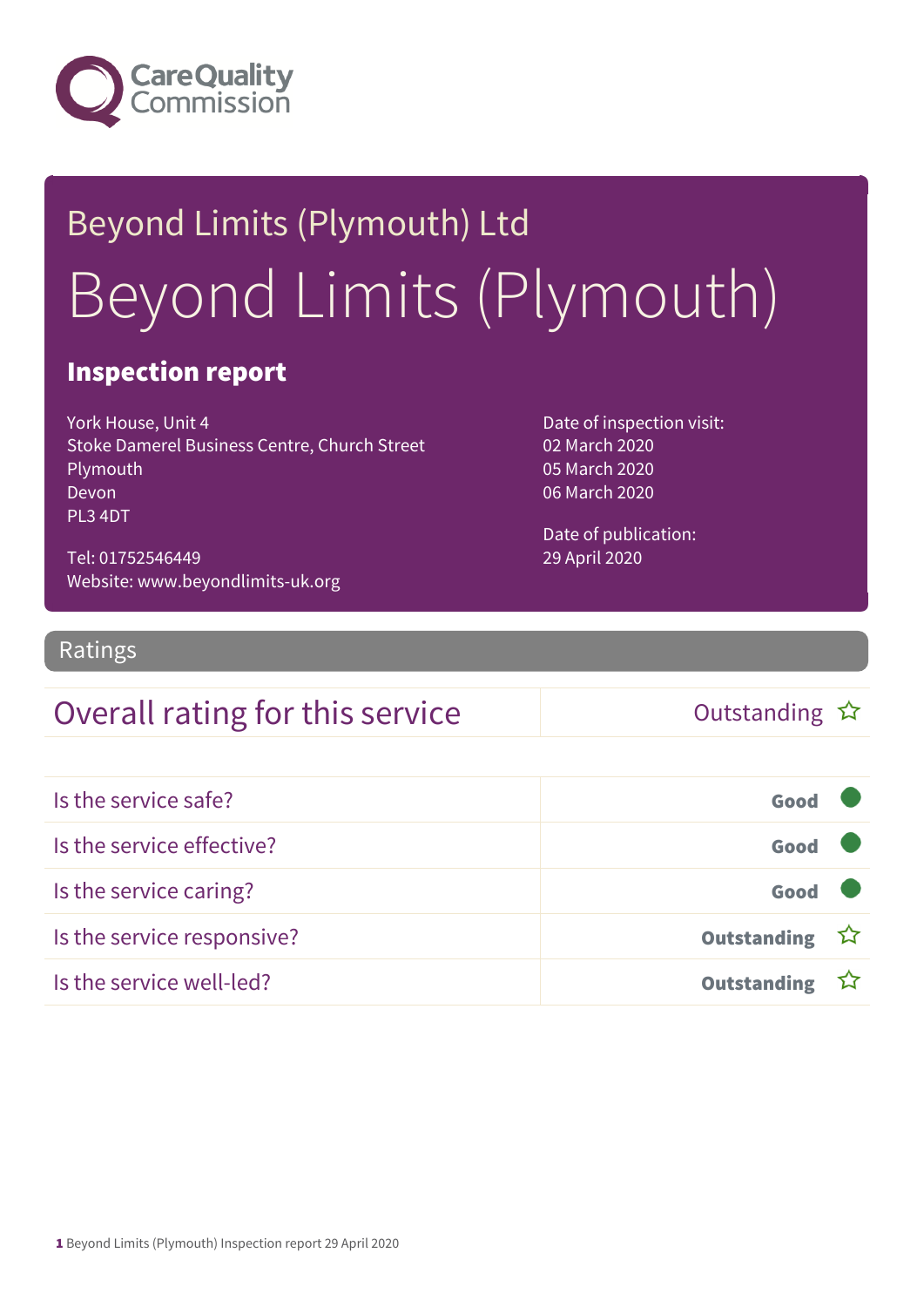### Summary of findings

### Overall summary

#### About the service

Beyond Limits (Plymouth) provides a supported living service to people living in their own homes. The service specialises in providing 'bespoke' packages of care for adults with learning disabilities, autistic spectrum disorders, mental illness, or physical disabilities. At the time of this inspection the service was supporting 19, eight of whom required support with personal care. Everyone supported by the service lived individually in their own home. Where people required support 24 hours a day, facilities were available for staff, such as a bedroom for those who slept-in overnight.

The service has been developed and designed in line with the principles and values that underpin Registering the Right Support and other best practice guidance. This ensures that people who use the service can live as full a life as possible and achieve the best possible outcomes. The principles reflect the need for people with learning disabilities and/or autism to live meaningful lives that include control, choice, and independence. People using the service receive planned and co-ordinated person-centred support that is appropriate and inclusive for them.

#### People's experience of using this service and what we found

Beyond Limits (Plymouth) was a truly person-centred service. Empowerment, respect and protecting people's rights as citizens were the driving force behind the service's ethos of how people should be supported. People were involved from the first time they met with the provider and registered manager to develop the support network they needed to live successfully in the community.

Beyond Limits (Plymouth) provided a dedicated team of staff for each person, supported by professionals, to ensure people could live their best life. The service was determined to overcome the barriers and discrimination people had faced to living an ordinary life in the community. One professional told us, "I think they are an excellent provider, their particular strengths are including people and their families in their support, they are creative and very individualised" and another said, "They are able to see the potential in people that others would not."

People received a service that was exceptionally personalised. People were supported to have maximum choice and control of their lives and staff supported them in the least restrictive way possible and in their best interests; the policies and systems in the service supported this practice. The service applied the principles and values of Registering the Right Support and other best practice guidance. These ensured that people who used the service could live as full a life as possible and achieve the best possible outcomes that included control, choice and independence.

The outcomes for people using the service reflected the principles and values of Registering the Right Support by promoting choice and control, independence and inclusion. People's support focused on them having as many opportunities as possible for them to gain new skills and become more independent. Consistent care and support from well-trained staff, who had been individually chosen by people, was seen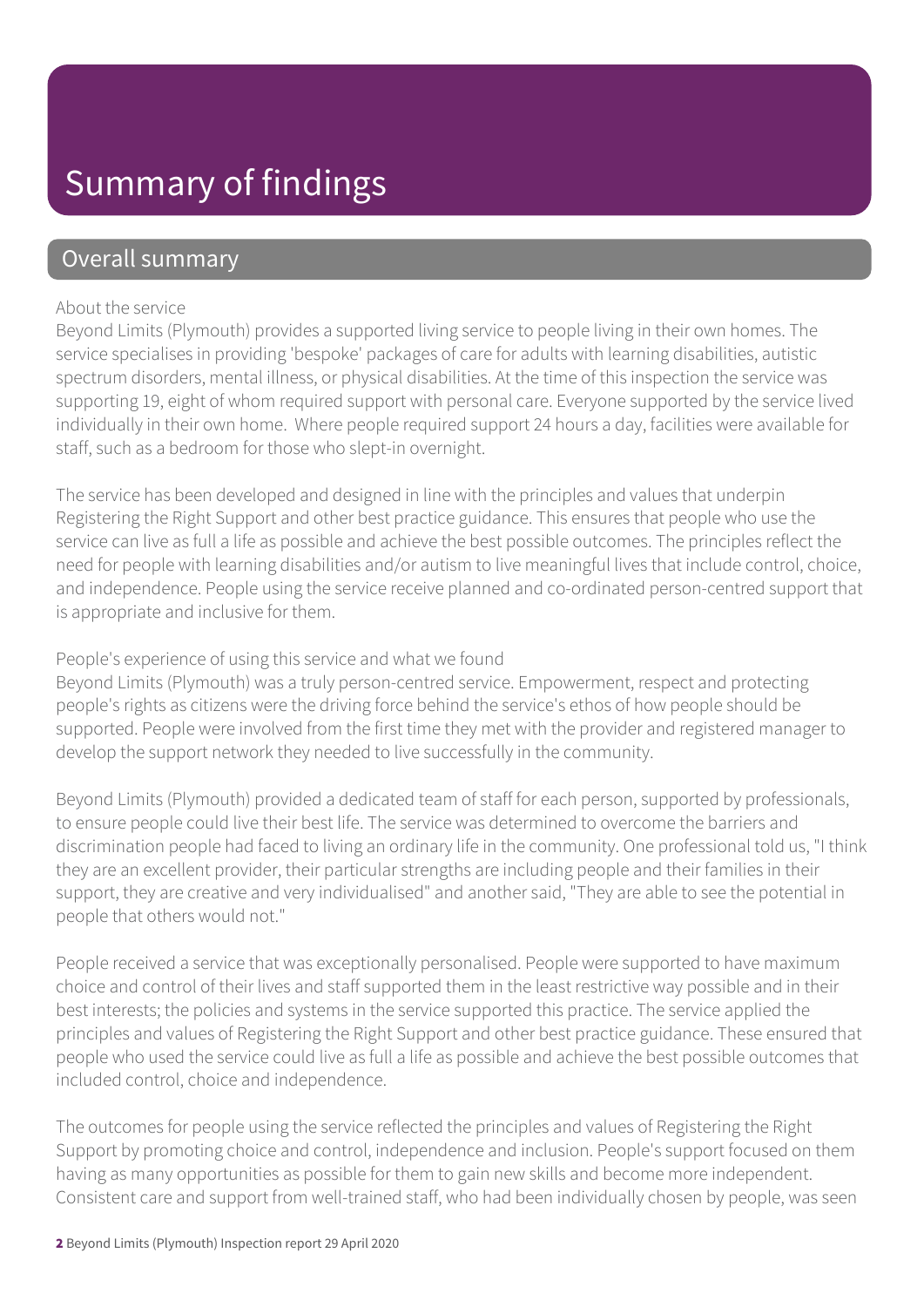as important to develop trusting relationships between people and their staff team. People knew they could trust how staff would respond to them and they could rely on them for safe support. The service recognised this as being essential to people's success. People told us how positively their lives had improved since being supported by the service. For example, some people no longer required medicines to help them cope with their anxieties, other people who had previously experienced physical interventions to manage their behaviour no longer required this, and others were able to undertake educational courses and/or find employment.

The service placed a strong emphasis on assessing and managing risk to support people's positive risk taking to increase their confidence and independence. The service used innovative ideas to support people's development including the use of technology through developing interactive websites. One professional told us, "The focus is always on enhancing quality of life and community links, but they are still mindful of safety, but this does not deter them from working with the person to achieve important goals"

The service continued to work closely with other professional and national organisations to promote and demonstrate how successful individualised, person-centred support can be, especially for people who in the past had been considered the most 'challenging'. The service encouraged people to share their success with other professionals to influence how services could be developed for people with complex support needs. For example, one person went to national conferences for professionals to describe their support and how successful it had been.

The service saw itself as a learning organisation with a willingness to reflect on what went well for people and where the service needed to adapt and improve. A member of staff told us, "If there is a challenge everyone comes together to figure out how we can adapt to make something work and ensure that everyone that wants to participate can be included."

For more details, please see the full report which is on the CQC website at www.cqc.org.uk

Rating at last inspection

The last rating for this service was outstanding (published 14 August 2017).

Why we inspected This was a planned inspection based on the previous rating.

Follow up

We will continue to monitor information we receive about the service until we return to visit as per our reinspection programme. If we receive any concerning information we may inspect sooner.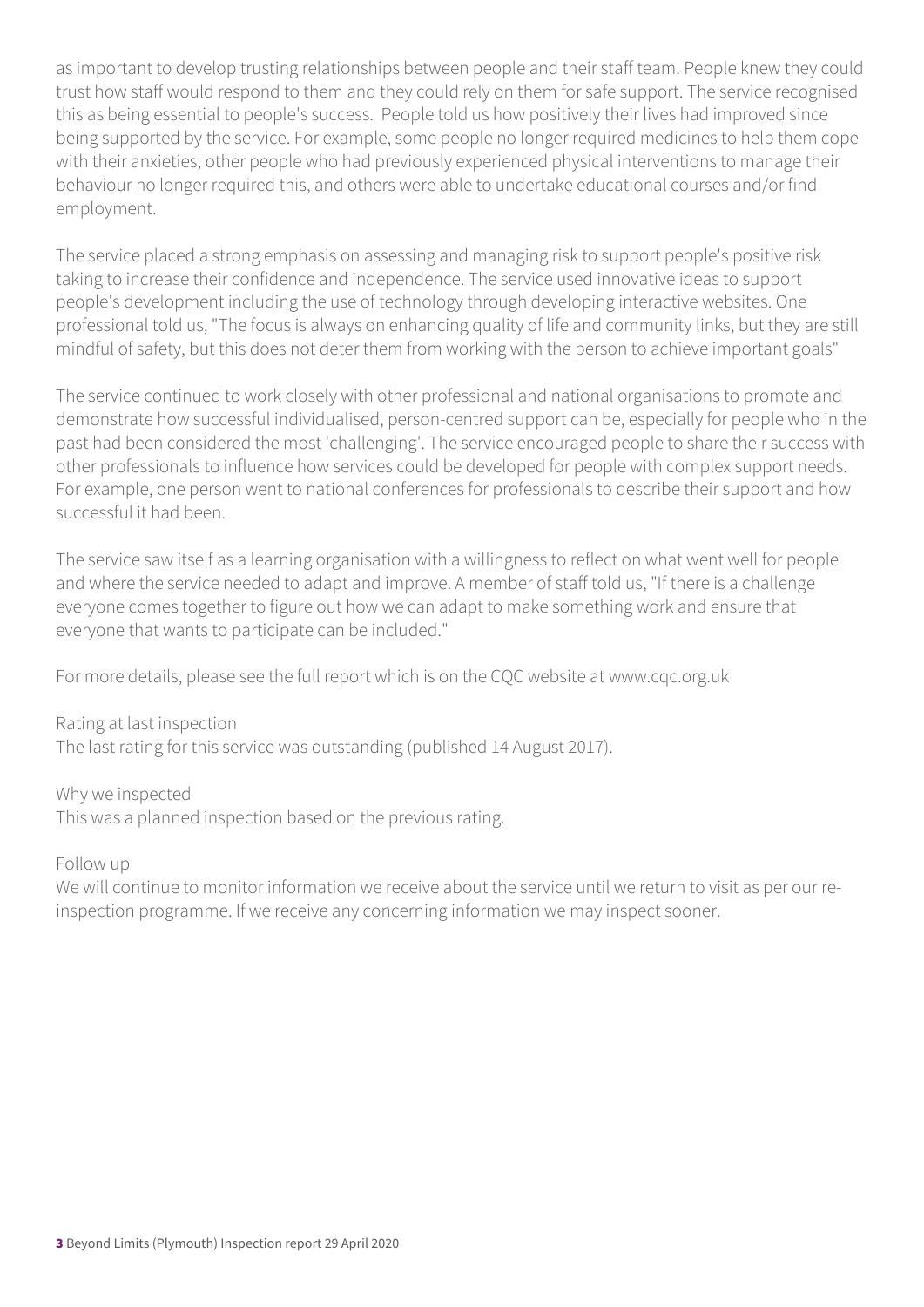### The five questions we ask about services and what we found

We always ask the following five questions of services.

| Is the service safe?<br>The service was safe.                                                                            | Good          |
|--------------------------------------------------------------------------------------------------------------------------|---------------|
| Details are in our safe findings below.                                                                                  |               |
| Is the service effective?<br>The service was effective.<br>Details are in our effective findings below.                  | Good          |
| Is the service caring?<br>The service was caring.<br>Details are in our caring findings below.                           | Good          |
| Is the service responsive?<br>The service was exceptionally responsive.<br>Details are in our responsive findings below. | Outstanding ☆ |
| Is the service well-led?<br>The service was exceptionally well-led.<br>Details are in our well-Led findings below.       | Outstanding 公 |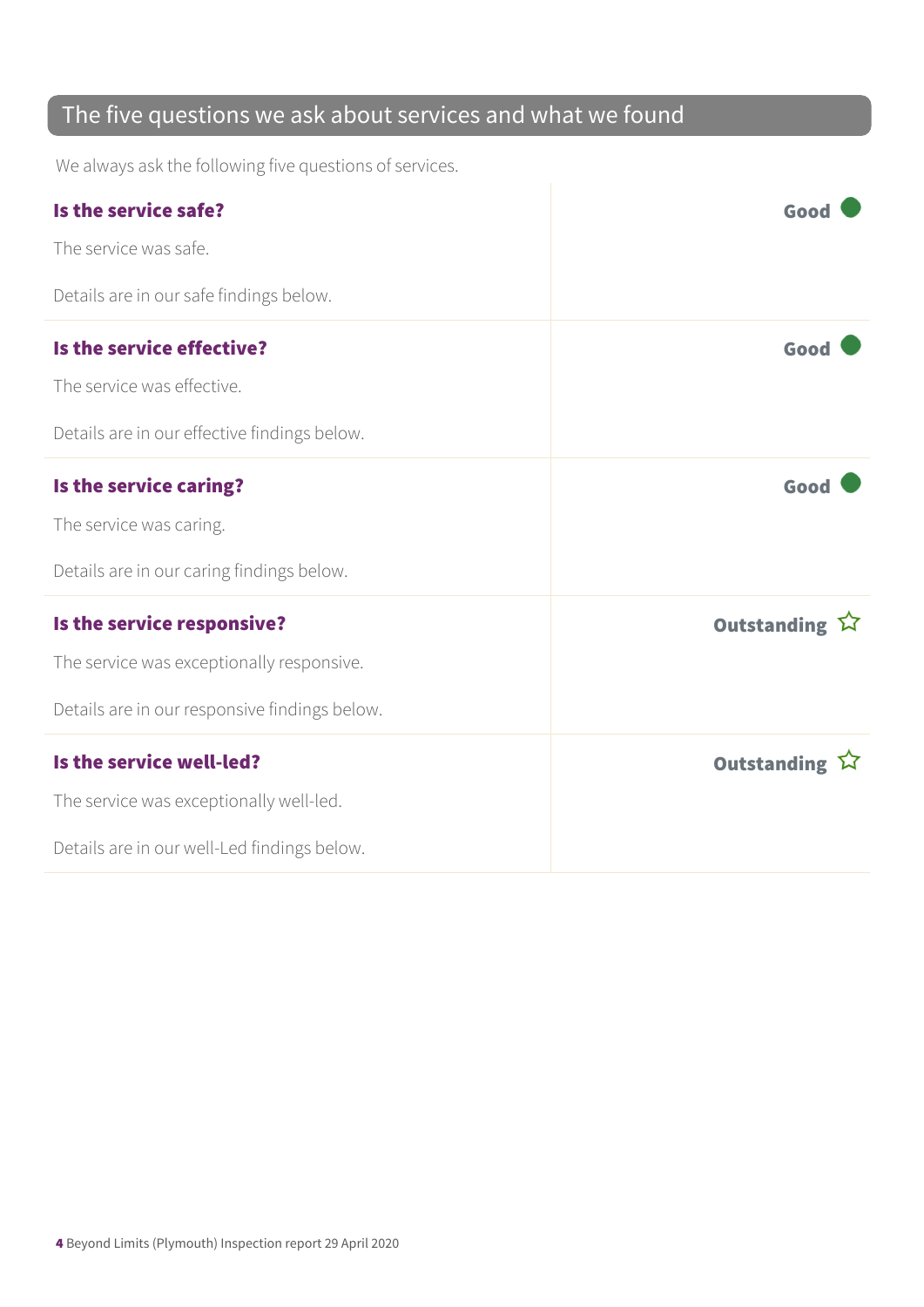

# Beyond Limits (Plymouth) Detailed findings

### Background to this inspection

#### The inspection

We carried out this inspection under Section 60 of the Health and Social Care Act 2008 (the Act) as part of our regulatory functions. We checked whether the provider was meeting the legal requirements and regulations associated with the Act. We looked at the overall quality of the service and provided a rating for the service under the Care Act 2014.

Inspection team One inspector undertook this inspection.

#### Service and service type

This service provides care and support to people living in their own homes, so that they can live as independently as possible. People's care and housing are provided under separate contractual agreements. CQC does not regulate premises used for supported living; this inspection looked at people's personal care and support.

Not everyone receiving a service received support with personal care. CQC only inspects where people receive personal care. This is help with tasks related to personal hygiene and eating. Where they so we also consider any wider social care provided. At the time of the inspection eight people were receiving personal care from the service.

#### Notice of inspection

We gave the service 48 hours' notice of the inspection. This was because it is a small service and we needed to be sure that the provider or registered manager would be in the office to support the inspection.

Inspection activity started on the 2 March 2020 when we visited the office and continued on 5 and 6 March 2020. When we visited people at home.

#### What we did before inspection

We reviewed information we had received about the service since the last inspection. We sought feedback from the local authority and professionals who work with the service. We used this information to plan our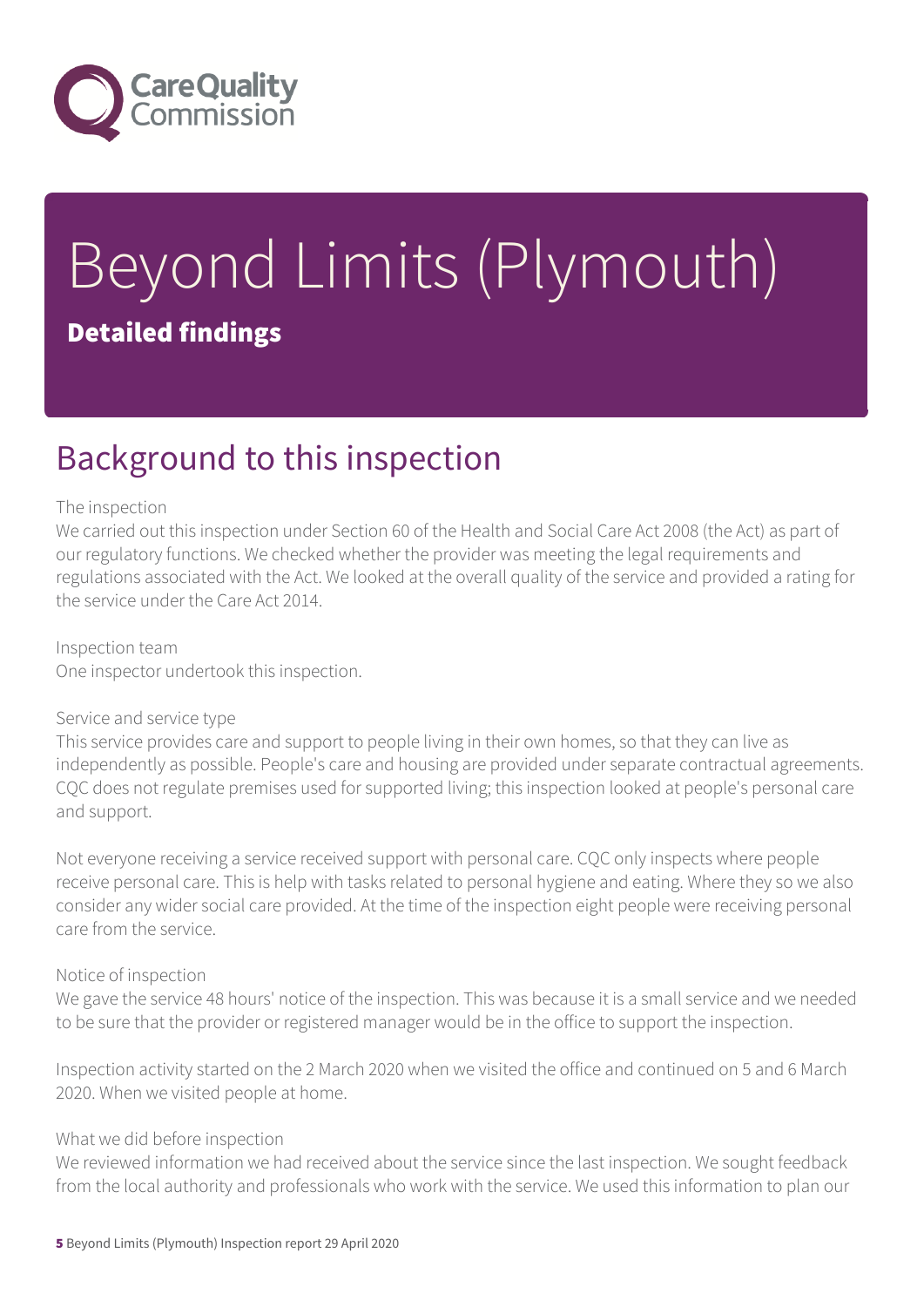inspection. The provider was not asked to send us a provider information return (PIR). This is information providers send us with key information about the service, what they do well, and improvements they plan to make.

#### During the inspection

We spoke with three people who used the service and five relatives about their experience of the care provided. We spoke with 15 members of staff including the provider, registered manager, senior service managers, support workers, an administrator and the training manager.

We reviewed a range of records. This included three people's support records in detail and the sampling of a further two for specific information; three staff files in relation to recruitment and supervision; staff training records, as well as records related to the management of the service. We also looked at how the service supported people with their medicines.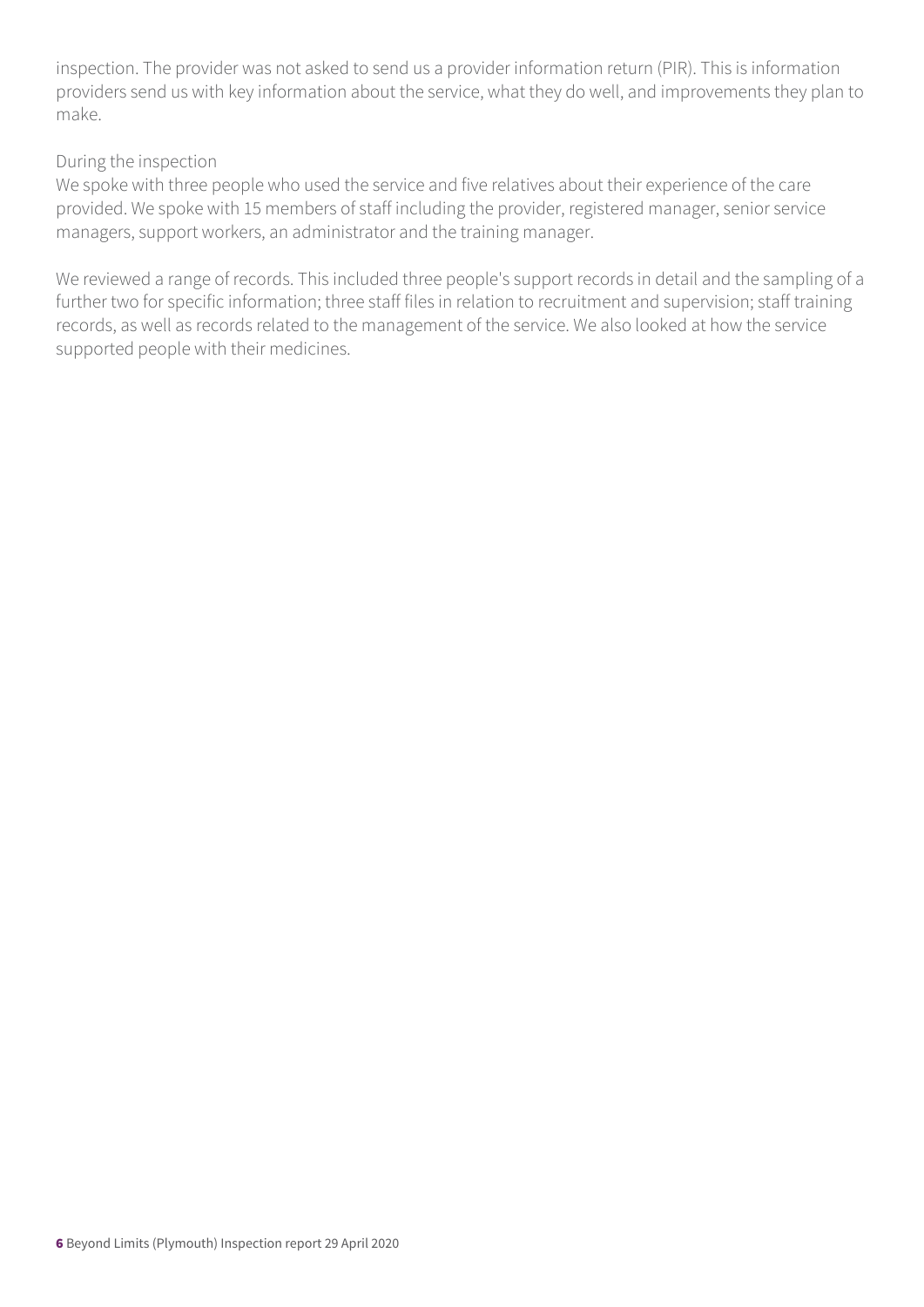### Is the service safe?

## Our findings

Safe – this means we looked for evidence that people were protected from abuse and avoidable harm.

At the last inspection this key question was rated as good. At this inspection this key question has now remained the same. This meant people were safe and protected from avoidable harm.

Systems and processes to safeguard people from the risk of abuse

• People continued to receive a safe service and were protected from the risk of abuse. The service had robust systems in place to monitor people's well-being and to continually review their support needs to ensure they remained safe. A relative told us the service "Is the best we've ever had. It's brilliant."

• Staff received training in safeguarding and were aware of their responsibilities to protect people from abuse. Staff and relatives were confident any concerns over poor practice would be addressed immediately. People had faith in the provider and registered manager to act to protect people.

• Situations or behaviours that placed people at risk were well understood and support plans were in place to minimise risk.

• The service worked closely with professionals to ensure people received appropriate support that protected their human rights.

Assessing risk, safety monitoring and management

• The service placed a strong emphasis on assessing and managing risk. They saw this as an essential part of establishing a safe service for people. Assessments were carried out over a long period of time and commenced prior to the person receiving a service. Staff visited people at their former care placements to gain an understanding of people's history and current needs. All those who knew people well, including relatives and professionals, were involved in the assessment process.

• Management plans were detailed and provided staff with very clear information about how to keep people and themselves safe. For example, some people became highly anxious, and at these times they could become aggressive towards others or self-harm. Staff were guided about what behaviours might indicate a person was becoming anxious and how to diffuse a potentially aggressive situation. Staff received training in how to intervene with physical interventions in a safe way should that be necessary to protect people. • Relatives and staff told us how successful people's support had been in reducing episodes of anxiety, selfharm and potentially aggressive behaviour towards others. For example, one person living with significant anxiety and who had a history of aggressive behaviour towards others, had not had an episode of aggressive behaviour for over three years. Staff were immensely proud of this as it showed their person-centred support had proved successful and the person's quality of life had improved.

• The service supported people to use technology to manage risk. For example, one person who experienced complex epilepsy used a specialist watch that detected electrical changes in their body to indicate they were about to have a seizure. The watch sent text messages to the person, their family and their staff team to alert them. This enabled the person to move to a safe position to protect them from injury should they fall.

• The service continued to support people to take positive risks which enhanced their quality of life. For example, people participated in a variety of activities in the community, and these had been risk assessed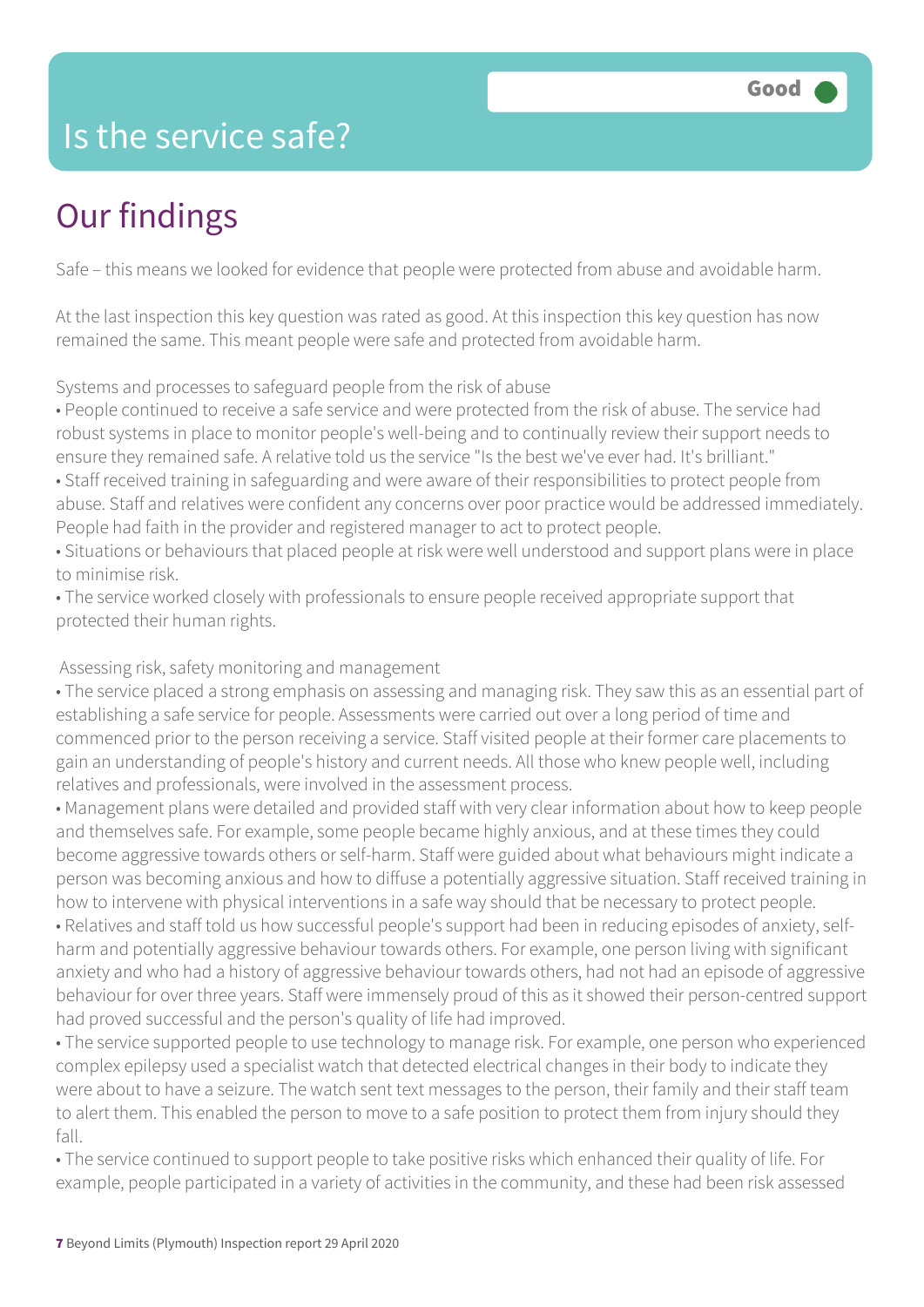and people and staff guided about how to manage these risks. A professional told us, "The focus is always on enhancing quality of life and community links, but they are still mindful of safety, but this does not deter them from working with the person to achieve important goals."

#### Staffing and recruitment

• Recruitment practices remained safe. Pre-employment checks were carried out, and included proof of identity, references and a disclosure and barring check (police check).

• Each person had their own dedicated staff team and they and their relatives where appropriate, were fully involved in their selection. The service placed great importance on ensuring people and staff were well matched. A professional told us, "My observations are that the individual has a close team who know them well which is important and a necessity." One person told us how much they had enjoyed participating at the local job fair. They told us they had promoted the service as a good place to work and had recruited members of their own staff team there.

• The provider and registered manager described how successful the service's person-centred approach had reduced people's anxieties, and as such, reduced their need for staff support. For example, one person's staff support had reduced from two to one 24 hours a day, and another person no longer required waking night staff support.

#### Using medicines safely

• Medicines were managed safely, and people received their medicines as prescribed. Where people were able to manage their own medicines, they were supported to do so. For those people who required staff support, their staff team had been trained in the safe administration of medicines and been assessed as competent by a member of the management team.

• In consultation with professionals, the service supported the STOMP initiative. STOMP stands for stopping over medication of people with a learning disability, autism or both with psychotropic medicines. It is a national project involving many different organisations which are helping to stop the over use of these medicines. The registered manager told us this had been successful for a number of people. For example, two people no longer took any medicines, whereas prior to being supported by Beyond Limits (Plymouth) they were taking medicines to manage their depression, anxieties and behaviours. One person said, "I was so shocked at the difference" in the approach taken by the service in relation to sedation and behavioural support.

• Where people required medicines 'as and when required' (PRN), for example for anxiety, protocols were in place to guide staff about what interventions should be tried first to support the person. The use of PRN medicines was seen as a last resort and kept under review. Analysis of people's anxieties and behaviours was undertaken to ensure PRN medicine was only used when absolutely necessary.

• Storage arrangements were safe, and records were maintained of all medicines received, administered and returned to the pharmacy. A record of all medicines held in a person's home was maintained and updated daily to ensure stock balances and administration records tallied.

Preventing and controlling infection

• Staff received training in infection control and food hygiene to ensure their practices were safe.

• People were supported to keep their homes clean.

#### Learning lessons when things go wrong

• The provider and staff understood their responsibility to record and report concerns relating to people's safety.

• Analysis of incidents relating to people's anxieties and behaviours, as well as accidents, ensured any trends or patterns were identified and support could be tailored to meet people's changing needs.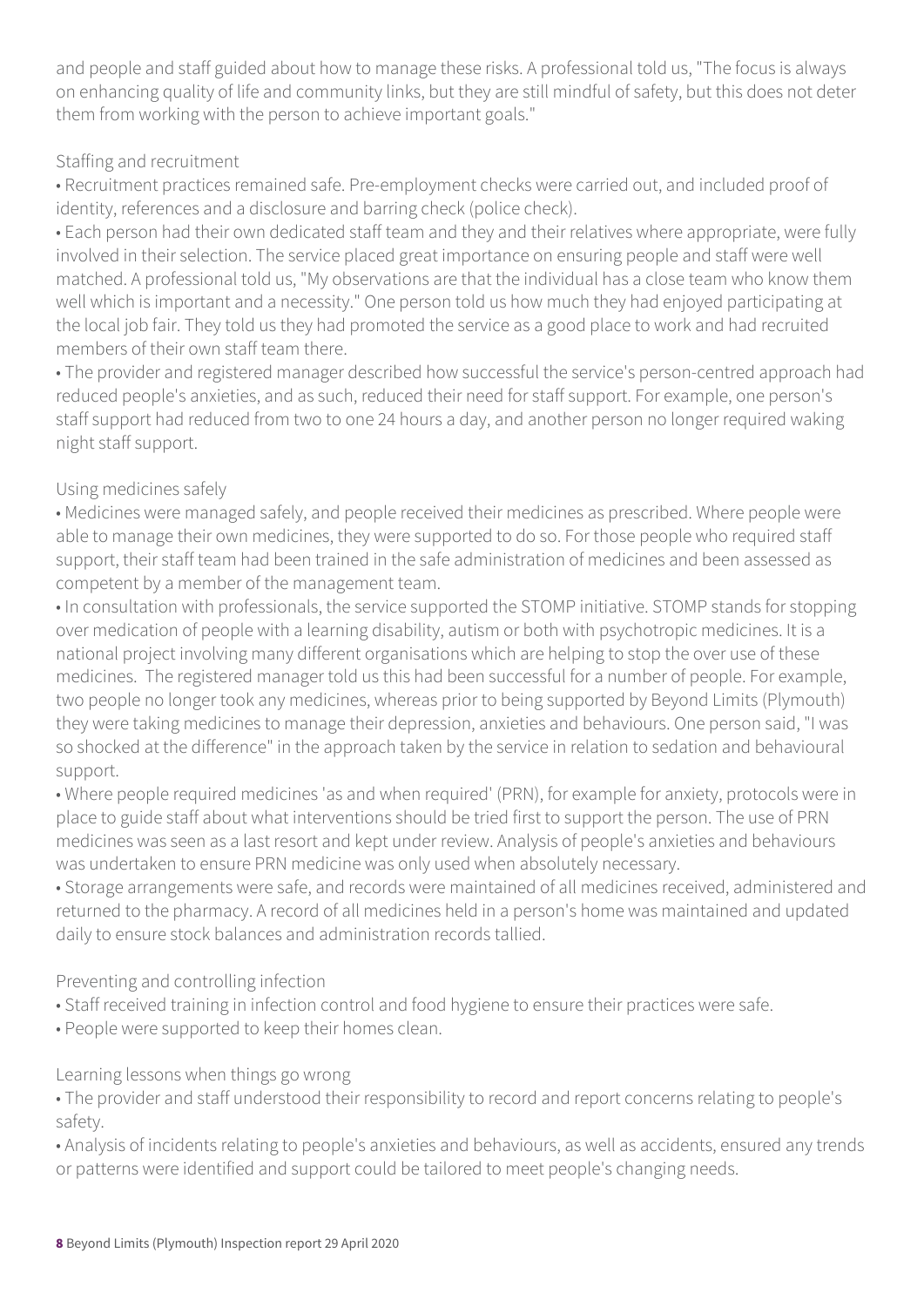### Is the service effective?

### Our findings

Effective – this means we looked for evidence that people's care, treatment and support achieved good outcomes and promoted a good quality of life, based on best available evidence.

At the last inspection this key question was rated as good. At this inspection this key question has remained the same. This meant people's outcomes were consistently good, and people's feedback confirmed this.

Assessing people's needs and choices; delivering care in line with standards, guidance and the law • People's needs were assessed before they started using the service. The provider, registered manager and staff visited people at their previous placement to gain detailed information about their past history, their physical and mental health needs, as well as their gaols and aspirations for their future. Staff understood how people's past experiences could impact on their current health and well-being and used this knowledge in the planning and delivery of care.

• A transition plan was agreed, which included staff supporting people in their former placement, often being accommodated in hotels as the majority of people receiving support had been living in placements outside of the South West area.

• From these assessments and visits, very detailed information and guidance for staff was provided through service delivery plans and people's working policies (support plans). These plans and policies ensured safe, consistent support that recognised people's needs and respected their choices about how they wished to live their lives.

• The service used nationally recognised standards of best practice to develop people's care and support, such as the quality standards developed by the National Institute for Health and Care Excellence (NICE).

#### Staff support: induction, training, skills and experience

• People were supported by skilled and competent staff. A comprehensive training programme ensured staff received the training they required to understand and meet people's physical, mental health and emotional support needs. Staff were also provided with training to look after their own well-being and mental health. Staff told how much they valued this training; one said, "The training opportunities that Beyond Limits provides are great; a lot around emotional intelligence and leadership which has really helped me grow as a person."

• Training was planned around each person's individual needs and included Crisis Aggression Limitation Management (CALM). This training aimed to support people in a positive way to reduce the risk of people becoming anxious or displaying behaviours that staff may find challenging. Staff were provided with techniques to help reduce people's anxiety, thus reducing the need for restraint, but if a physical restraint was necessary, staff were trained how to do this safely.

• New staff undertook a thorough induction programme, which included completion of mandatory training and spending time with people shadowing experienced staff. Those staff who were new to the care sector, were supported to undertake the Care Certificate. This is a nationally recognised qualification for staff that ensures they have the basic skills and knowledge needed to care for people effectively. One newly employed member of staff described their induction as "excellent" and said the support they had received from the management team and staff had been "incredible".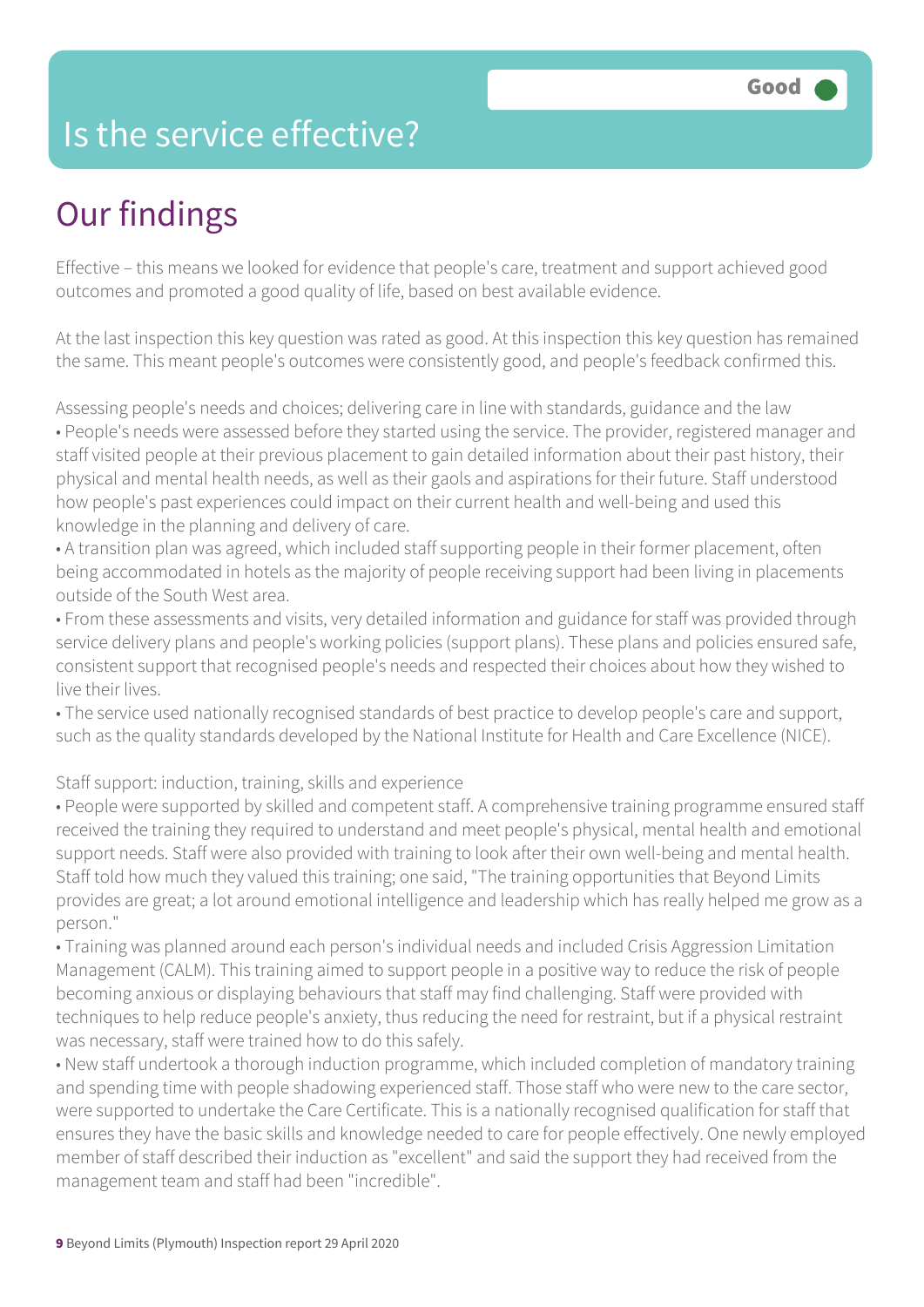• Staff received regular support through supervisions and team meetings. Staff told us they were well supported by the management team and could ask for training or additional support if they felt they needed this.

Supporting people to eat and drink enough to maintain a balanced diet

• People's hydration and nutritional needs were recorded in their working policies (care plans) and were understood by staff.

• People's food and drink preferences, as well as any special diets were identified, and meals planned around these preferences/needs. Where people required restrictions on their food or fluid intake due to medical reasons, these were described in detail, and staff were able to tell us how these restrictions were managed.

• People were supported to plan, shop and prepare their own meals. Staff ate with people if this is what people preferred, and staff either contributed to the food budget or brought their own food. • Staff developed different methods to support people to understand how eating a well-balanced diet could

help with their health and well-being. For example, for one person staff were developing a book with them that showed the human body, its bone structure and internal organs and what nutrients were needed for good health. This helped the person understand why it was important to eat a wide variety of good nutritious foods and to limits treats high in saturated fats.

Staff working with other agencies to provide consistent, effective, timely care; Supporting people to live healthier lives, access healthcare services and support

• The service placed great importance on working with people, relatives and professionals, seeing them as essential partners in ensuring the success of people's support. A relative told us the service was not a "them and us" service and they felt very much part of their loved one's team; they said this was "A big difference from the past." One professional said, "I think they are an excellent provider, their particular strengths are including people and their families in their support, they are creative and very individualised."

• The service was committed to obtain the best health assessment, treatment and support for people. One person said the service had arranged a consultation with a specialist to ensure they had the most up to date professional advice about how to manage their medical condition as safely as possible. They said they and their staff team were supported by community healthcare professionals to receive treatment at home rather than in hospital. However, should a hospital admission be required, the staff team had created a hospital care plan to inform all healthcare professionals of the person's complex medical support needs. This meant the person would receive immediate medical treatment rather than waiting for a period of assessment by professionals unfamiliar with their needs. When people required hospital treatment, their staff team remained with them throughout.

• People's medical history, some of which was very complex and required careful monitoring and support, was well described in their support records. Staff were given step by step guidance about how to support people to manage their health conditions. Staff were given detailed information about what signs and symptoms to be observant for which might indicate a person was becoming unwell or was expereincing pain.

• The service used creative ways to provide people with information about keeping healthy. For example, easier to read forms with pictures and symbols were used to promote people's engagement with healthy eating and exercise. Information was also available on the service's website about health awareness and screening.

• Records showed people were supported by community healthcare professionals, such as GPs and nurses, as well as occupational therapist, speech and language therapists, specialist learning disability nurses and psychiatrists.

Adapting service, design, decoration to meet people's needs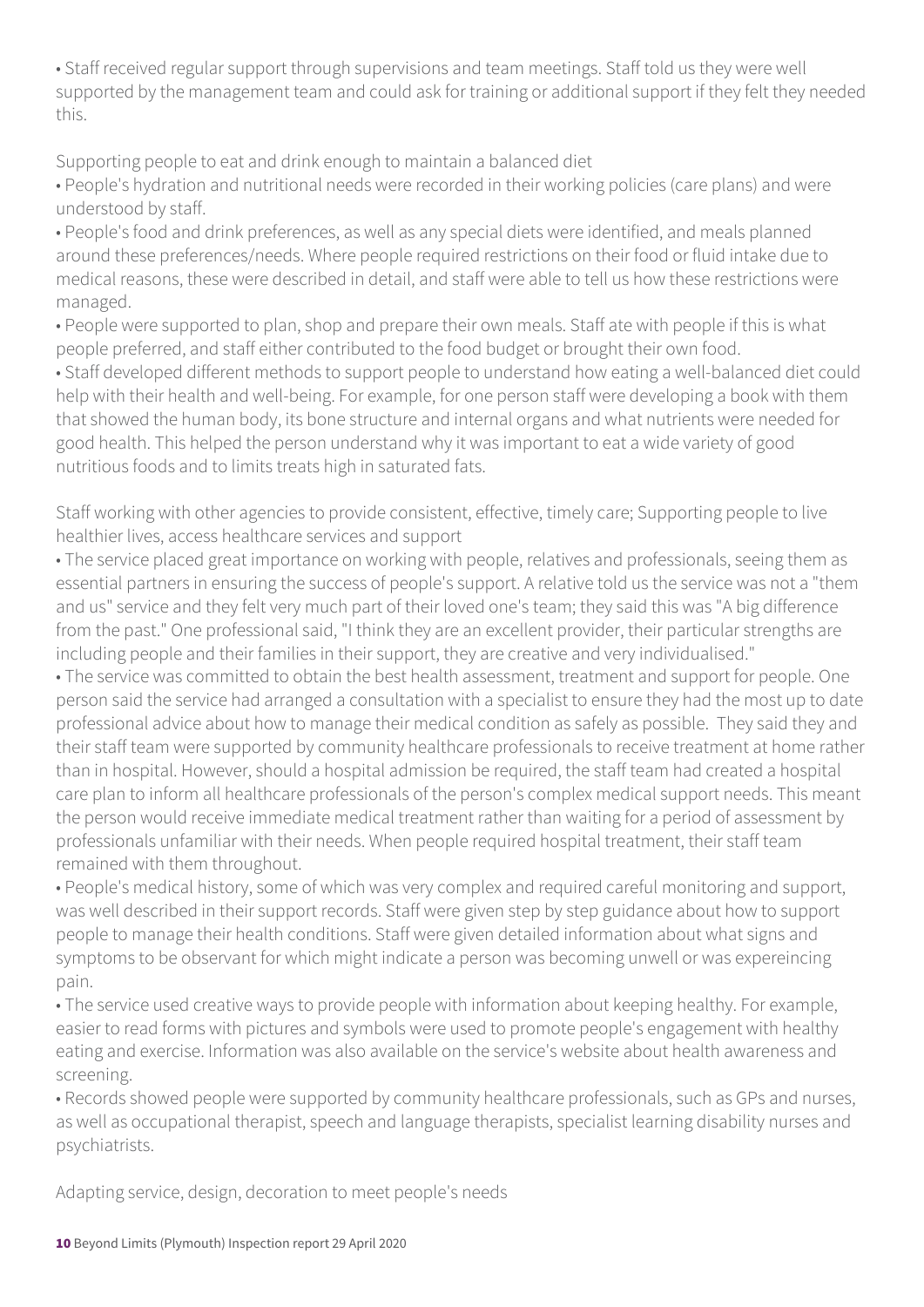• People were supported to either buy or rent their own homes. Prior to receiving a service, the provider and registered manager identify what type of accommodation people required and worked with them to establish where they wished to live.

• If adaptations were needed, these were undertaken prior to the person moving into their new home.

Ensuring consent to care and treatment in line with law and guidance

The Mental Capacity Act 2005 (MCA) provides a legal framework for making particular decisions on behalf of people who may lack the mental capacity to do so for themselves. The Act requires that, as far as possible, people make their own decisions and are helped to do so when needed. When they lack mental capacity to take particular decisions, any made on their behalf must be in their best interests and as least restrictive as possible.

People can only be deprived of their liberty to receive care and treatment when this is in their best interests and legally authorised under the MCA. When people receive care and treatment in their own homes an application must be made to the Court of Protection for them to authorise people to be deprived of their liberty.

We checked whether the service was working within the principles of the MCA, and whether any conditions on authorisations to deprive a person of their liberty had the appropriate legal authority and were being met.

• All staff undertook training in MCA and were very knowledgeable about issues relating to people's rights and the requirements of the legislation. The service was pro-active in supporting people to make decisions about their support.

• Best interest discussions and meetings were held when people had been assessed as not having the capacity to make decisions for themselves. People had input from independent advocates and family members to support this decision-making process.

• When people had restrictions in place to keep them safe, correct procedures had been followed. For example, some restrictions were in place in relation to people being able to leave their home. People's rights and independence had been taken into account as part of this process, and any restrictions had been regularly reviewed to ensure they remained appropriate and in line with legislation.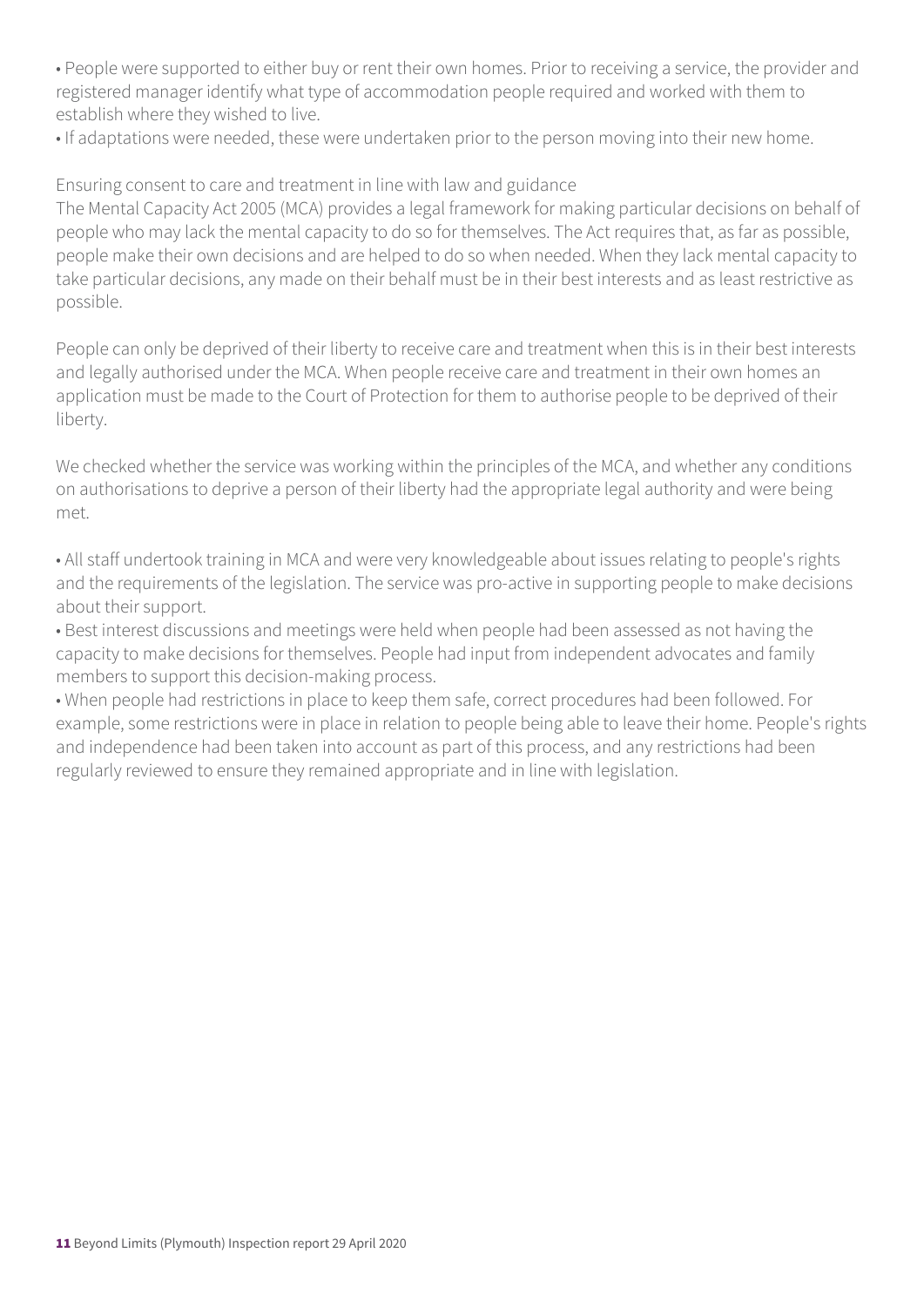### Is the service caring?

### Our findings

Caring – this means we looked for evidence that the service involved people and treated them with compassion, kindness, dignity and respect.

At the last inspection this key question was rated as good. At this inspection this key question has remained the same. This meant people were supported and treated with dignity and respect; and involved as partners in their care.

Ensuring people are well treated and supported; respecting equality and diversity

• The provider, registered manager and staff were passionate about ensuring people received support that respected them as an individual. They provided compassionate support that took account of their past history, some of which had been traumatic, and which celebrated their successes. The service described its values as believing everyone "Is of equal value, is unique, has the ability to develop, has the right to enjoy valuable relationships, and has the right to lead the life they choose."

• We received very positive feedback from people, relatives and professionals about the dedicated way in which the service supported people and demonstrated these values. A relative told the staff felt more like "brothers and sisters" and that their loved one was "very happy". Another said their loved one had been "desperate" at their previous care placement, but now they trusted people, saying the service was "As good as it could possibly be." A professional said, "They are able to see the potential in people that others would not."

• The service created a 'Family Charter' to demonstrate its commitment to supporting people and promoting and respecting their families' involvement. The service's website stated, "This Charter is about how we work with families of people we support. It has been developed by staff and families as a platform from which to build great relationships, nurture well-being, help people we support to thrive and ensure each person reaches their full potential."

• Staff received training in equality and diversity and demonstrated the service's culture of inclusiveness through their actions and how they described the people they supported. For example, some people required support with understanding relationships with others, and what people should consider when ensuring relationships, including sexual relationships, were respectful. We saw this had been handled sensitively.

Supporting people to express their views and be involved in making decisions about their care • Giving people a voice and listening to what they wanted from the service was paramount to how the service was developed for each person. The service recognised that prior to receiving support from Beyond Limits (Plymouth), many people had lived in restrictive environments; they told us their wishes had not been listened to and they had not been able to influence the support they received.

• Beyond Limits (Plymouth) had provided people with an opportunity to live a normal life with a network of support from staff and professionals to ensure they could do so safely. Assessments, planning days, and regular reviews ensured people could contribute to how they were supported and what they would like to achieve. Working policies (care plans) provided very detailed information about how people wanted to live their lives, what they had achieved since being supported by the service and what their future goals and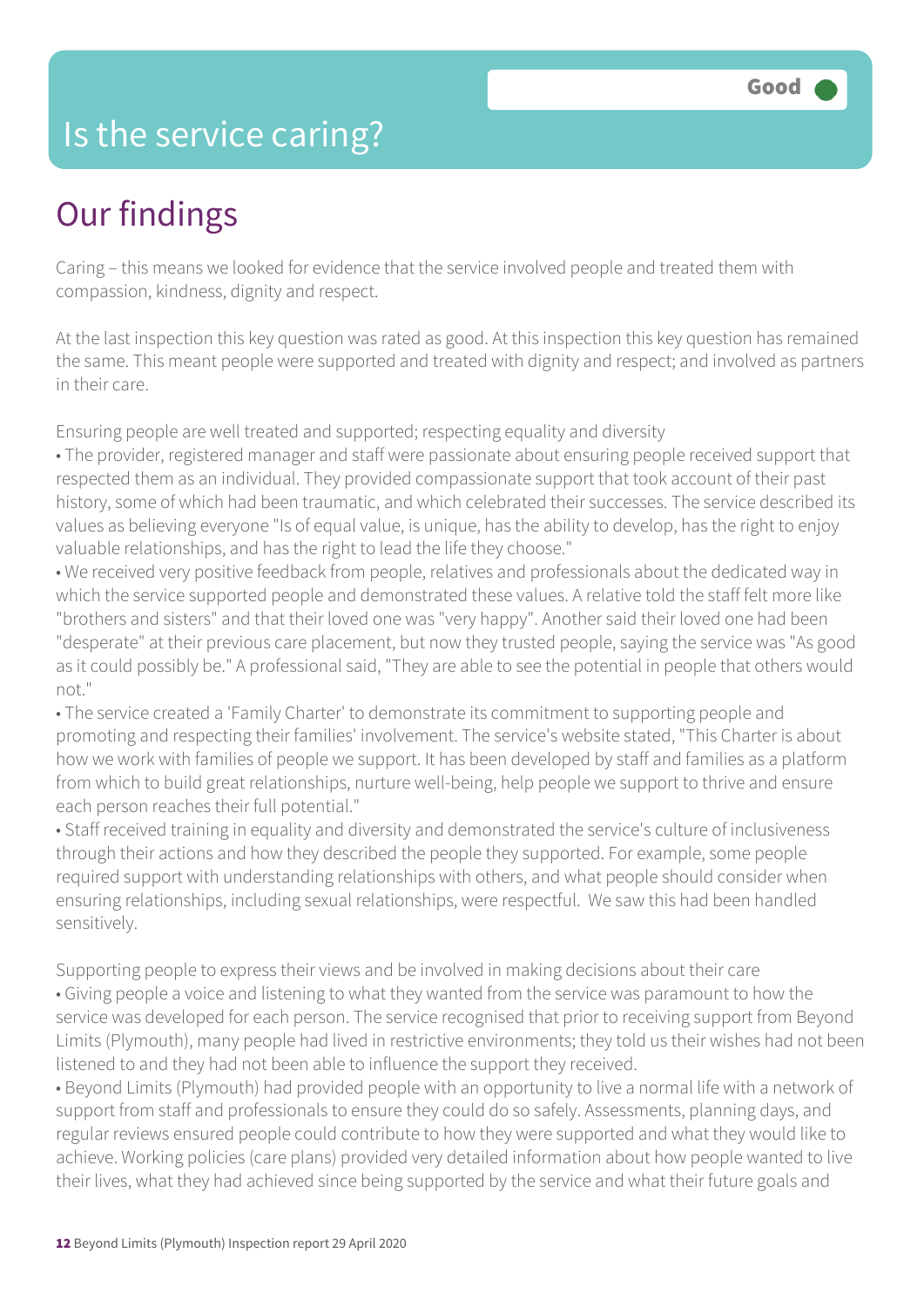aspirations were.

Respecting and promoting people's privacy, dignity and independence

• The service was determined to overcome previous barriers people had faced to living an ordinary life in the community and to discrimination due to their disabilities and/or mental health needs. The service recognised and adhered to the principles of Registering the Right Support. Registering the Right Support covers new legislation relating to services for people with a learning disability and underpinning the principles of choice, promotion of independence, and inclusion.

• Staff told us how they valued the people they supported and took great satisfaction from seeing their development. One member of staff said, "I enjoy having the freedom to empower the person to make their own decisions. I love being part of a team who has a shared goal to support the person to have the best life they possibly can. I like seeing the progress the lady I support makes to achieve a more fulfilled life." • Staff knew people really well and were able to anticipate people's needs and recognise when people were

struggling or if they needed some time alone.

• People's working policies (care plans) described how staff should support people to promote their independence, both at home and in the community. Records were very detailed about what people were able to do for themselves, and how staff should offer consistent, step-by-step support that prompted their independence and further develop their skills and abilities. For example, one person who was blind wished to be able to walk in their local area without staff support. Staff walked with them and supported them to use a cane. They walked the same course to allow them to become familiar with the area, and in time, to be able to take this walk by themselves.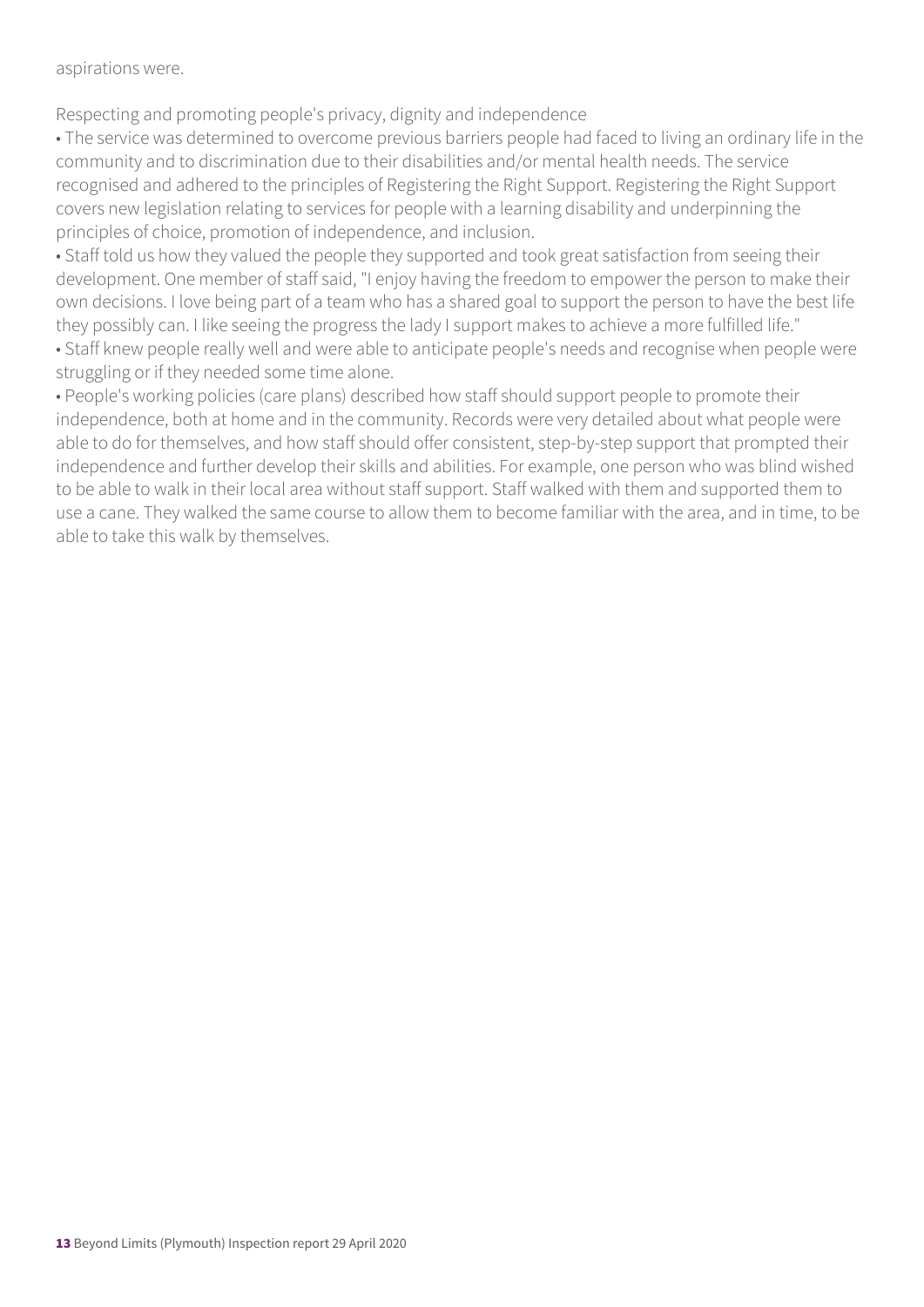### Is the service responsive?

# Our findings

Responsive – this means we looked for evidence that the service met people's needs.

At the last inspection this key question was rated as outstanding. At this inspection this key question has remained the same. This meant services were tailored to meet the needs of individuals and delivered to ensure flexibility, choice and continuity of care.

Planning personalised care to ensure people have choice and control and to meet their needs and preferences

• Empowerment, respect and protecting people's rights as citizens were the driving force behind the service's ethos of how people should be supported. People were involved from the first time they met with the provider and registered manager to develop the support network they needed to live successfully in the community. The service explored information about people's past and how this could influence and impact on their current needs. They identified what had worked well for people and what needed to improve. •The service placed a strong emphasis on continual assessment, planning and reflection. For example, following people's initial assessment, detailed support and risk management plans were developed. These were regularly reviewed with the person, their relatives and staff team, to ensure they were successful in supporting people's development and transition from long-stay services to living in the community. People reflected upon what was working well for them, and whether any changes were needed in the way they were supported.

•The service identified people's abilities and recognised when they struggled or felt anxious. The staff anticipated these situations to provide people with timely support and coping strategies. The service was very responsive to what people wanted and needed to live more independently, to promote their relationship with others, and increase their involvement in their local community. Skills and confidence were built up at each person's pace which led to them being able to engage more successfully with others. For example, one person told us of the friendship they now had with their "lovely" neighbours, and that they were supportive of each other. They said their neighbour fed their cat for them when they went away. This person had previously lived in a long-stay hospital for many years and had not had contact with people outside of their immediate family and paid carers. They also told us they no longer needed medicines to reduce their anxiety.

• Support was person-led but guided by professionals to ensure people's safety. People's support records were very detailed and provided clear information about people's needs. This ensured staff provided consistent care and support, not only with personal care and activities of daily living, but with response to people's emotional and mental health needs and behaviour. People knew they could trust how staff would respond and they could rely on them for safe support. The service recognised this as being essential to people's success.

• The service was proud to tell us about how successfully their assessment/reflective practice had been with their support of people who had previously labelled as 'extremely challenging' and who had been living for many years in restrictive environments. We heard how, with support from the service, people had transformed their lives. A member of staff said about the person they supported, "I love being part of the difference that Beyond Limits is making in people's lives. Seeing how different her life is now, is fantastic.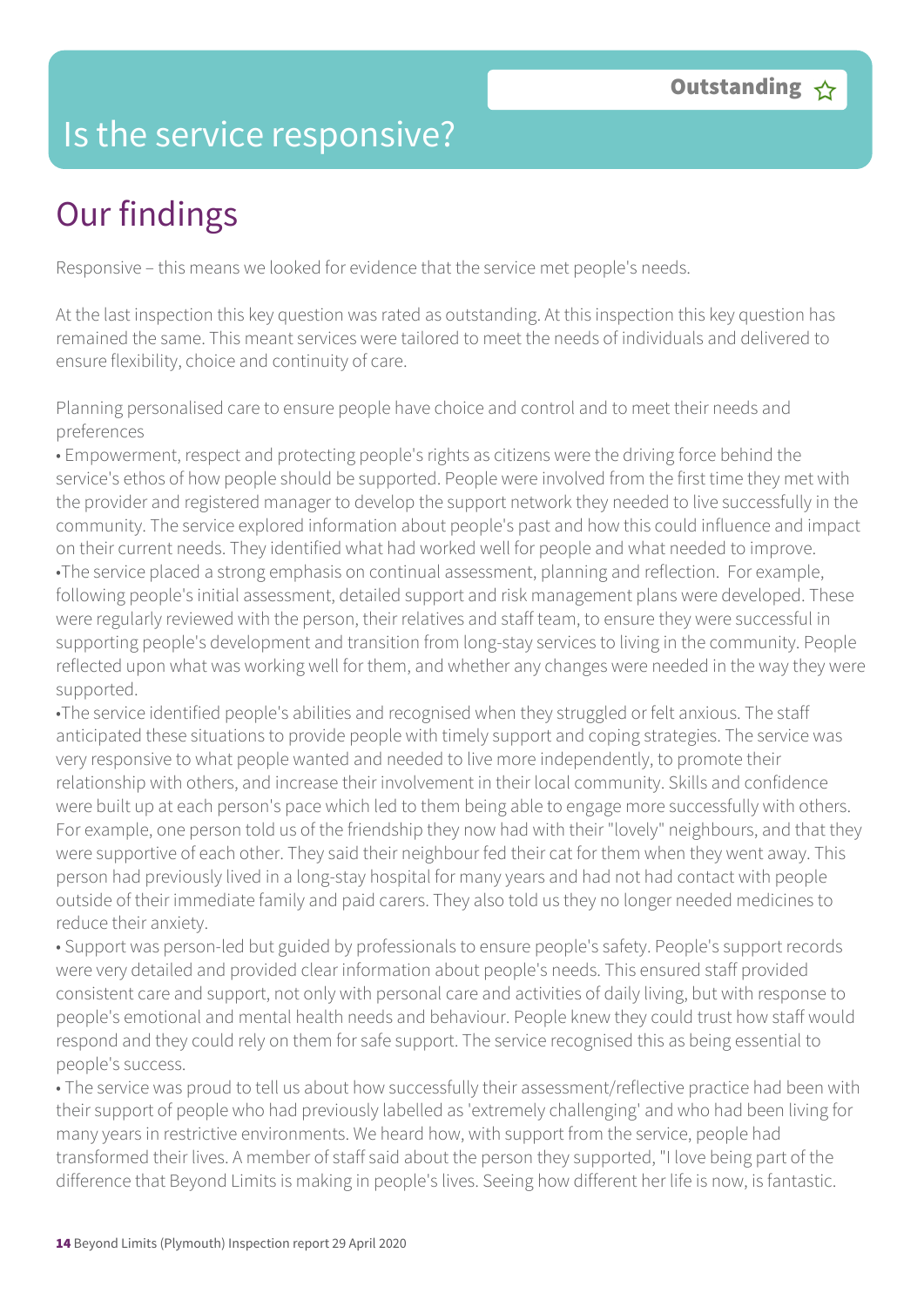She now lives a life she chooses, in her own home, near her family, integrates within her community, spends her times doing things she enjoys. It's a pleasure to see and be part of."

• Relatives and other people important in people's lives were included at the initial planning stages to support people to return to a home of their own. The Family Charter gave families confidence their involvement would be valued and respected. For example, one relative told us they had been listened to and asked their views about their loved one's care. This had resulted in a the service seeking a review of the person's mental health and the recognition the person had been misdiagnosed with a mental health condition.

• The service was skilled at recruiting staff with interests and abilities which would enhance people's wellbeing and broaden their opportunities. Each person developed person-specifications for the type of staff they would like to join their team. This included staff with particular interests or of a particular age. Staff undertook training in equality and diversity and really spent time getting to know people and understanding their preferences and personal lifestyle choices.

• People and relatives told us of the huge achievements people had made since receiving support from the service. They attributed this to the way in which the service spent time getting to know people, to understand what was important to them, and to recognise their abilities, aspirations and goals. People had obtained jobs, undertaken educational courses and achieved personal goals. For example, one person who was blind had been climbing and trekking, raising a great deal of money for charity. They were also learning to ski and ride a tandem bike, and were planning more charity events, including a 200km bike ride in Sweden accompanied by their family and staff. They, and their family, were incredibly proud of what they had achieved and believed this would not have been possible without the exceptional support they received from the service.

• Other people's well-being had improved to a point where they no longer reliant upon medicines to manage their behaviour, required less staff support and were able self-manage their anxieties. For example, one person prior to commencing support from the service had repeatedly experienced physical restraint and had been prescribed strong sedative medicines. They told us as a result of the support they received from the service, they no longer required any physical intervention and took no medication. They and their relatives attributed this positive change to the dedicated, person-centred approach provided by the service. The person told us they felt listened to and respected.

• People were involved in sharing their experiences with other organisations and influencing professionals' views of how people with complex needs could be supported successfully through an individualised and person-centred approach. For example, one person went to conferences for professionals to describe their support and how successful it had been. Other people had made videos to share their experiences.

#### Meeting people's communication needs

Since 2016 onwards all organisations that provide publicly funded adult social care are legally required to follow the Accessible Information Standard (AIS). The standard was introduced to make sure people are given information in a way they can understand. The standard applies to all people with a disability, impairment or sensory loss and in some circumstances to their carers.

• The provider, registered manager and staff were exceptional at understanding and responding to people's communication needs. Working policies (care plans) described people's communication methods and provided staff with information about how each person used verbal and non-verbal communication. For example, people's records described, "When [name] does this, it could mean" and provided an interpretation of what was thought, through experience, the person was trying to communicate. For one person, it had been identified some words caused them distress. Staff were given information about why this was, and what other words to use. For people with limited verbal communication, staff were guided to be vigilant to observe for non-verbal signs people were distressed, anxious or uncomfortable. • Our observations showed staff knew people really well and we saw staff responding promptly when people's verbal communication and body language indicated they were becoming anxious.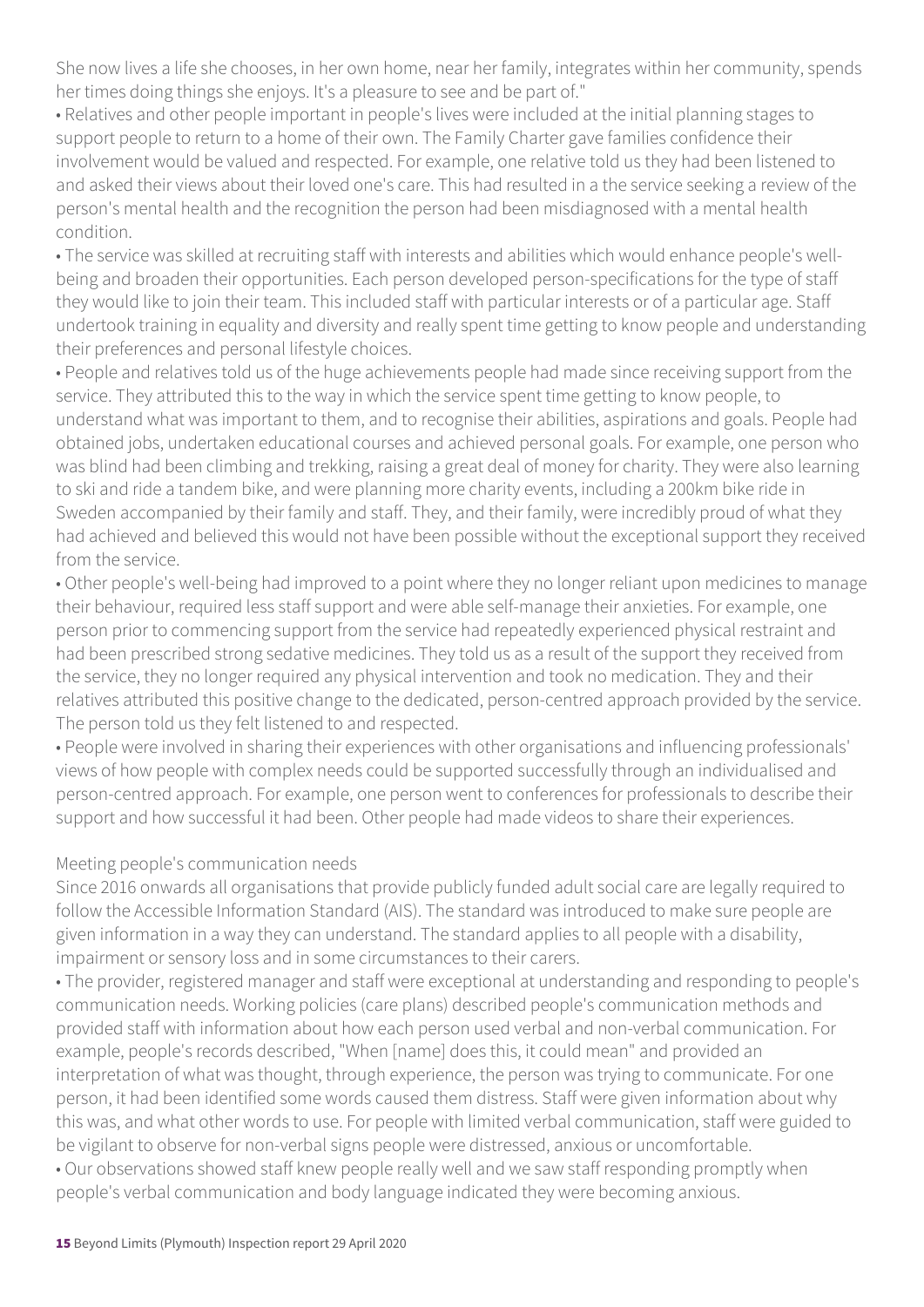• A range of communication aids and methods were used to support people's communication. For example, one person had a display board which provided day to day information as well as pictures reminding the person of their achievements and positive experiences. Information was available through the use of computers and video and audio recordings of people's working policies (care plans), as well as being provided in easier to read formats for some people whose understanding was improved when using pictures, symbols and simple phrases.

• A newsletter produced by the service every two months provided people, relatives and staff with information about events, and included stories, articles of interest and recipes. People contributed to the newsletter to celebrate their achievements.

• The service had also created a website to support one person's engagement with others, using this to increase their learning opportunities and to promote their interests and community participation. Great thought had been taken with the content of the website to use the person's learning style to encourage them to go out into the community to gather information to be able to engage further with the website. This had led to the person being much less socially isolated than they had been in the past, as well as supporting them to learn about appropriate social engagement.

Supporting people to develop and maintain relationships to avoid social isolation; support to follow interests and to take part in activities that are socially and culturally relevant to them

• Many of the people supported by the service had been living away from their relatives and from the community within which they grew up. The aim of the service was to bring people back home, and to reestablish relationships. The service recognised people were at risk of social isolation and they worked at each person's pace to introduce opportunities for positive engagement with others. The service's social committee included people, relatives and staff sharing ideas to promote social events to support people's engagement with others. For example, the service's Christmas party was organised through the committee, and an Easter event was being planned. One person was a keen baker and they had been involved in baking cakes to raise money for a charity.

• Once in their own homes, people were supported to explore what opportunities were available to them. We were told how people were gaining confidence to become more engaged with social events, to use community facilities and to meet new people. For example, staff told us how proud they were when one person, who previously avoided situations where they would meet strangers, had attended a number of social events at which they felt confident enough to talk to other people.

• People's service design plans and working policies (care plans) provided staff with detailed information about people's abilities and what they hoped to achieve. People were encouraged to 'think big' about their future. Planning days were held to provide, relatives and staff with the opportunity to reflect on what was working well, whether anything needed to change and to celebrate what they had achieved. Future goals and ambitions were explored, and plans put in place to try to achieve these.

#### Improving care quality in response to complaints or concerns

• The service prided itself on listening to people and their families to ensure they supported people in the way they wished to be supported. However, the provider recognised that the service "didn't always get it right". They said they valued people's feedback and used this as a learning opportunity. A member of staff told us, "Working at Beyond Limits doesn't mean you will always get it right, but it does mean you will be given every opportunity to get good quality outcomes for the people you support."

• People and relatives said the provider, registered manager and staff were approachable and they felt able to share any concerns with them. People and relatives told us they had the provider's contact details and they were always willing to meet and discuss concerns. One person said, "I'm always listened to." • Concerns or complaints were documented, and action taken to resolve the matter. A complaints procedure was available in different formats, such as easier to read as well as on-line, describing how

people could raise a complaint or concern and how the provider would respond and by when.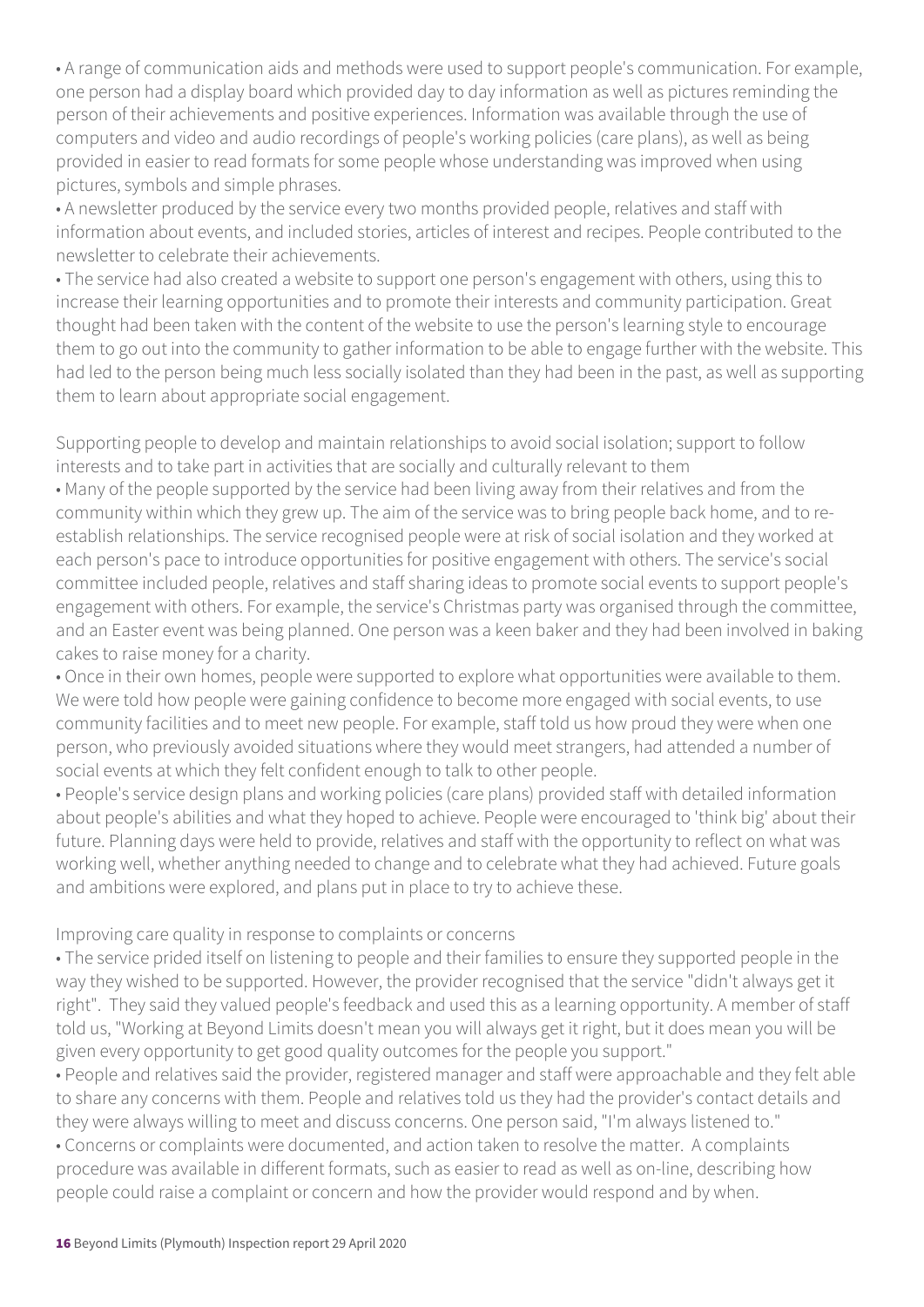End of life care and support

• At the time of the inspection the service was not supporting anyone with end of life care.

• The registered manager recognised the need to consider people's end of life wishes, and where these were known these were included in people's records.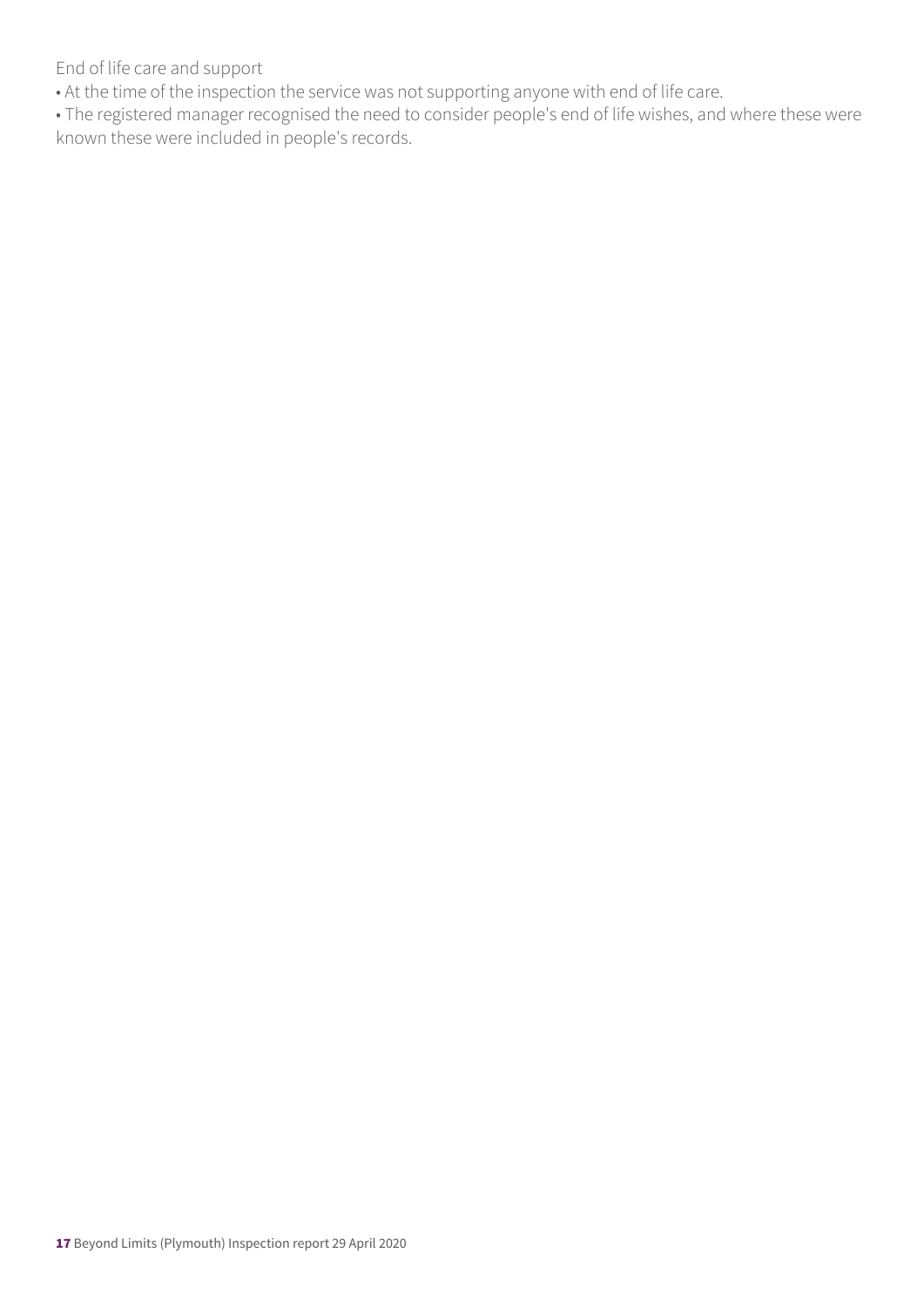### Is the service well-led?

## Our findings

Well-Led – this means we looked for evidence that service leadership, management and governance assured high-quality, person-centred care; supported learning and innovation; and promoted an open, fair culture.

At the last inspection this key question was rated as outstanding. At this inspection this key question has remained the same. This meant service leadership was exceptional and distinctive. Leaders and the service culture they created drove and improved high-quality, person-centred care.

Promoting a positive culture that is person-centred, open, inclusive and empowering, which achieves good outcomes for people; Working in partnership with others

• The provider, registered manager and staff were passionate about putting people first and ensuring people and their families were at the heart of the organisation and everything they did.

• The service identified one of their objectives as "good support" and described how they would achieve this by ensuring "People have the support that is appropriate to their needs (no over or under support). We will ensure support enables people to be treated with dignity and respect and that people are present and contribute to their communities." The service promoted social justice and citizenship, being promoters of fairness and equal opportunities for all people.

• Feedback from people, relatives and professionals demonstrated that the service was meeting this objective and promoted a culture of positivity and a 'can do' attitude. One professional told us, "I have worked with this team for a number of years and I have always found them approachable, flexible and will look outside the box when it comes to setting up a package of care. They can look beyond [people's] behaviours and are able to have the person's best interest at heart. They are able to work with me in managing risk and also in helping the person to be responsible for managing their own risk."

• Throughout the inspection people and relatives told us of the positive changes which had occurred in people's lives due to the dedicated support from the service. For example, some people had reduced or stopped their medicines, others were able to self-manage their anxieties and behaviours resulting in improved health, opportunities and lifestyle, while others were looking to take up educational courses and employment. People and relatives told us this would have been impossible without the support from Beyond Limits (Plymouth).

• A professional told us, "The culture of the organisation sends positive messages and promotes inclusivity and a flexible approach in care" and another said, "We can show that working together helps to keep the person at the forefront of the care package and to show that they do not need to be kept segregated in a place that cannot individualise their care." A member of staff referred to the service's culture as one that "Just makes you want to always do your best and be the best person you can be."

• The service continued to work closely with professional and national organisations to promote and demonstrate how successful individualised, person-centred support can be, especially for people considered to be the most 'challenging'. They continued to be consulted by organisations such the National Development Team for Inclusion (NDTI), NHS England and Learning Disability England. Their work had also been referenced in the Transforming Care Agenda (TCA). The NDTI is a social change organisation working to enable people at risk of exclusion due to age or disability, to live the life they choose. The TCA promotes "providing homes, not hospitals" for people by improving health and care services so that more people can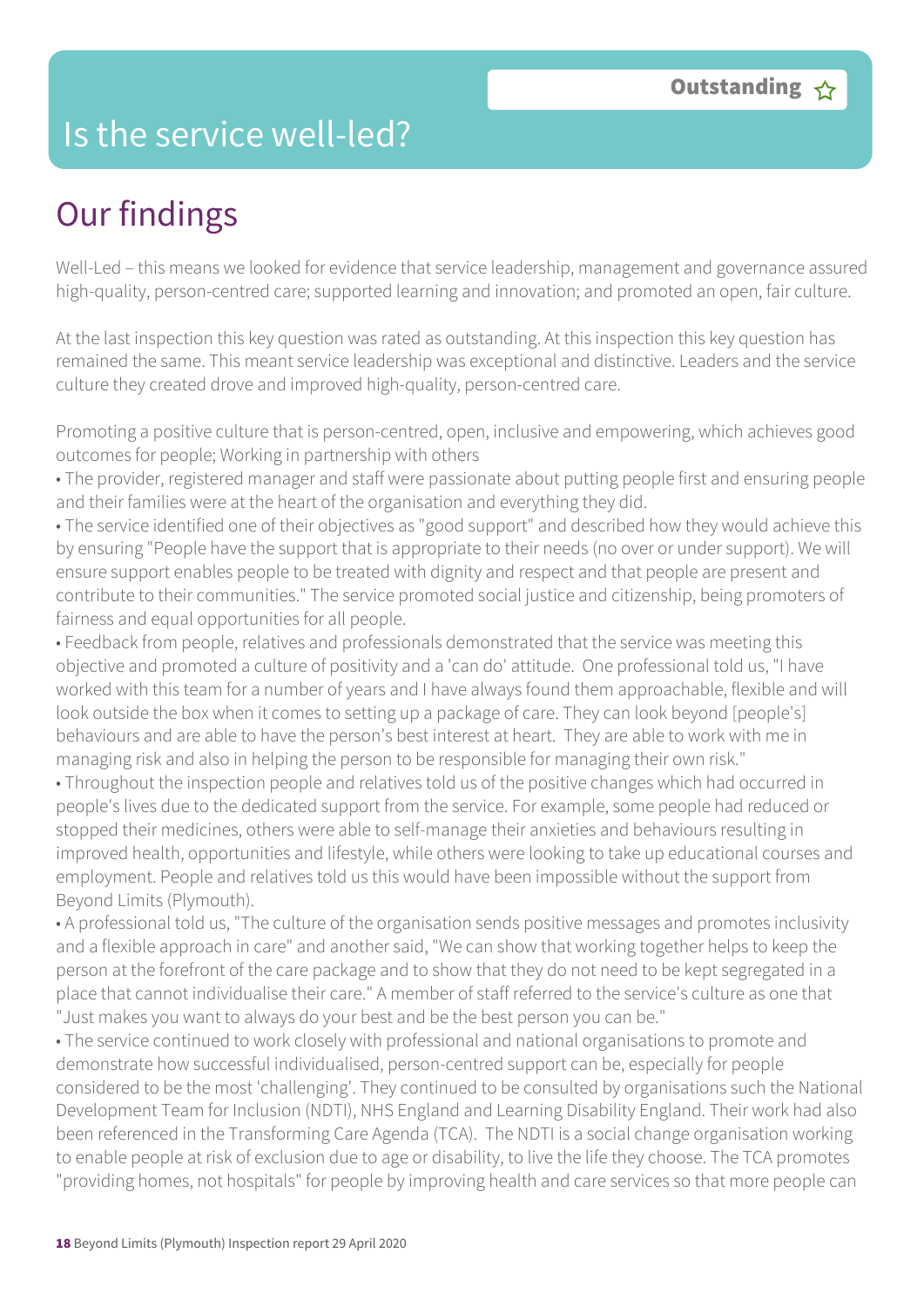live in the community, with the right support, and close to home.

• The service worked closely with the TCA Partners in the South West, such as NHS Trusts, local authorities and the Clinical Commission Groups responsible for identifying what service are needed and how these can be provided in the local area. People supported by the service were regularly invited to share their experiences with professionals to promote change and improve services for people with complex learning disabilities and/or mental health needs.

• The service remained committed to being part of the 'Driving Up Quality' initiative. This initiative is a process by which organisations can measure their performance through objective self-assessment that explores performance. The provider told us the 'Driving up Quality' initiative, provided a structure for reflection to ensure the service lived up to the aims and objectives it established for promoting high quality care for people disadvantaged by their circumstances. Through the promotion of "good support" the serviced worked with other local care providers as a mentor, supporting them to establish high quality services for people.

• Staff were highly motivated and proud of their work. The management and staff celebrated the success of people they supported and the staff team. Since the previous inspection, the service has been awarded "Team of the Year" in the Celebrating Excellence in Care Awards sponsored by the local authority.

How the provider understands and acts on the duty of candour, which is their legal responsibility to be open and honest with people when something goes wrong; Continuous learning and improving care • The provider and registered manager recognised that supporting people with complex needs to move from restrictive environments to a home of their own, was one that required the support of many people, including families and professionals and that things had not always gone right. They saw these times as opportunities to learn more about people and to reflect upon how the service should adapt and change to meet their needs. A member of staff told us, "If there is a challenge everyone comes together to figure out how we can adapt to make something work and ensure that everyone that wants to participate can be included."

• The provider promoted the ethos of honesty, learning from mistakes and admitting when things had gone wrong. This reflected the requirements of the duty of candour. The duty of candour is a legal obligation to act in an open and transparent way in relation to care and treatment. Records showed that where incidents had occurred these were treated as opportunities to learn and improve.

Managers and staff being clear about their roles, and understanding quality performance, risks and regulatory requirements

• There was a clear management structure in place with people having a named team leader and a senior service manager responsible for managing their staff team, with each having identified responsibilities. Staff told us communication within teams and within the organisation was excellent and ensured people's needs were effectively met. We joined a team meeting for one person and saw how comprehensively the team discussed people's needs, celebrated what was working well and learned from what needed to improve. The staff team anticipated the person's future needs and planned how to address these.

• Effective systems were in place to monitor and assess the safety and quality of the service to ensure it continued to meet people's needs. Quarterly reports, staff supervisions and observations of practice identified whether people's working polices reflected accurately their needs, providing up to date information for staff, and whether goals and aspirations were being met.

• The provider and registered manager were aware of their responsibilities to report significant events affecting people's health, safety and well-being to CQC and the local authority, and had done so in a timely way.

Engaging and involving people using the service, the public and staff, fully considering their equality characteristics